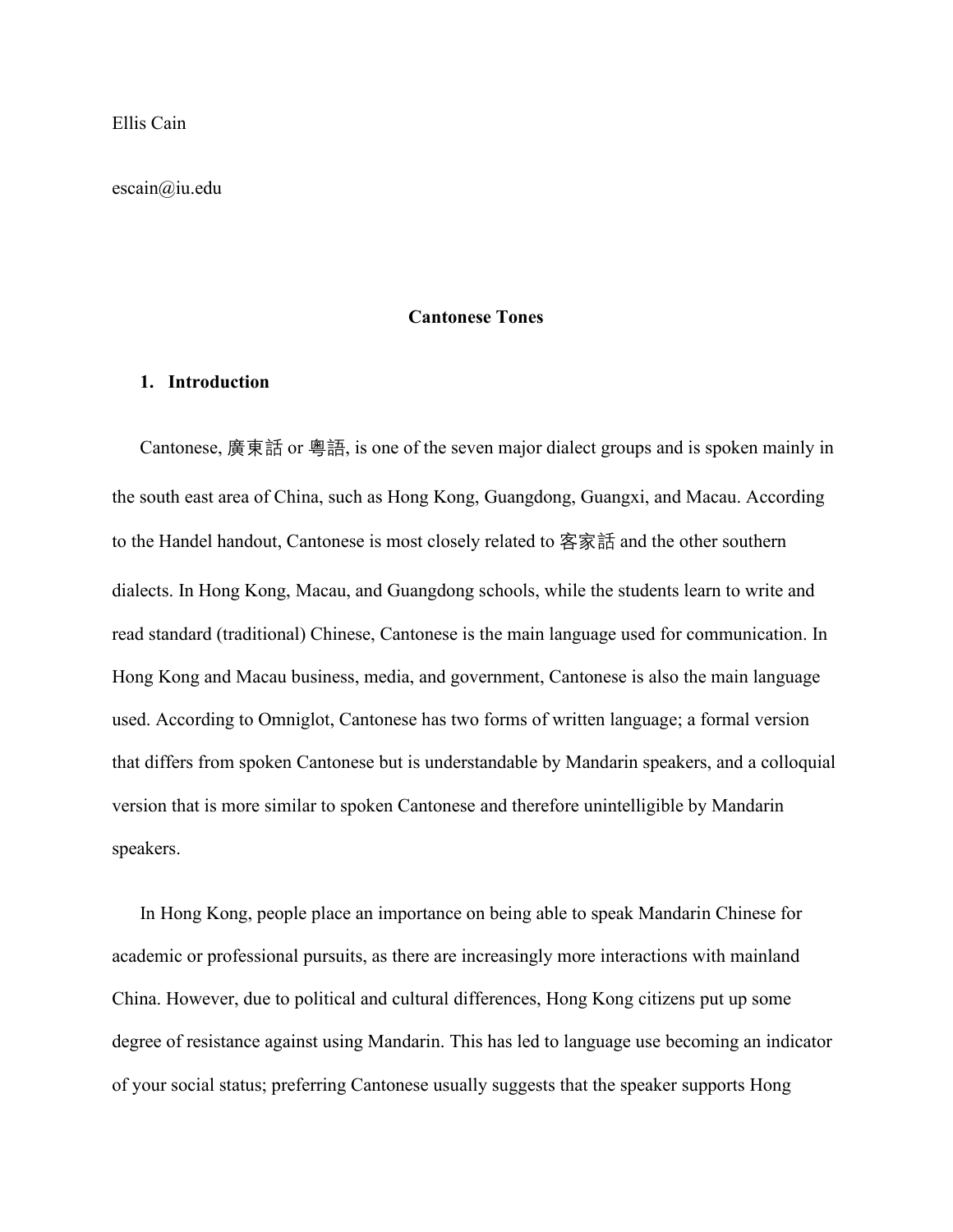Kong's uniqueness, while preferring Mandarin suggests a focus on supporting more connections between Hong Kong and mainland China



Figure 1: Map of the southern region of China, areas where Cantonese is mainly spoken in red (Khor, 2016)

# **2. Tones:**

Both Mandarin Chinese and Cantonese are tonal languages but differ in number of tones and checked syllables. Mandarin Chinese has four main tones: high flat tone (55), mid rising tone (35), mid-low rising tone (214), and high falling tone (51). Mandarin Chinese also has a fifth tone, 輕聲 or light tone, but the report will focus only on the four major tones, which can be seen in figure 2 below.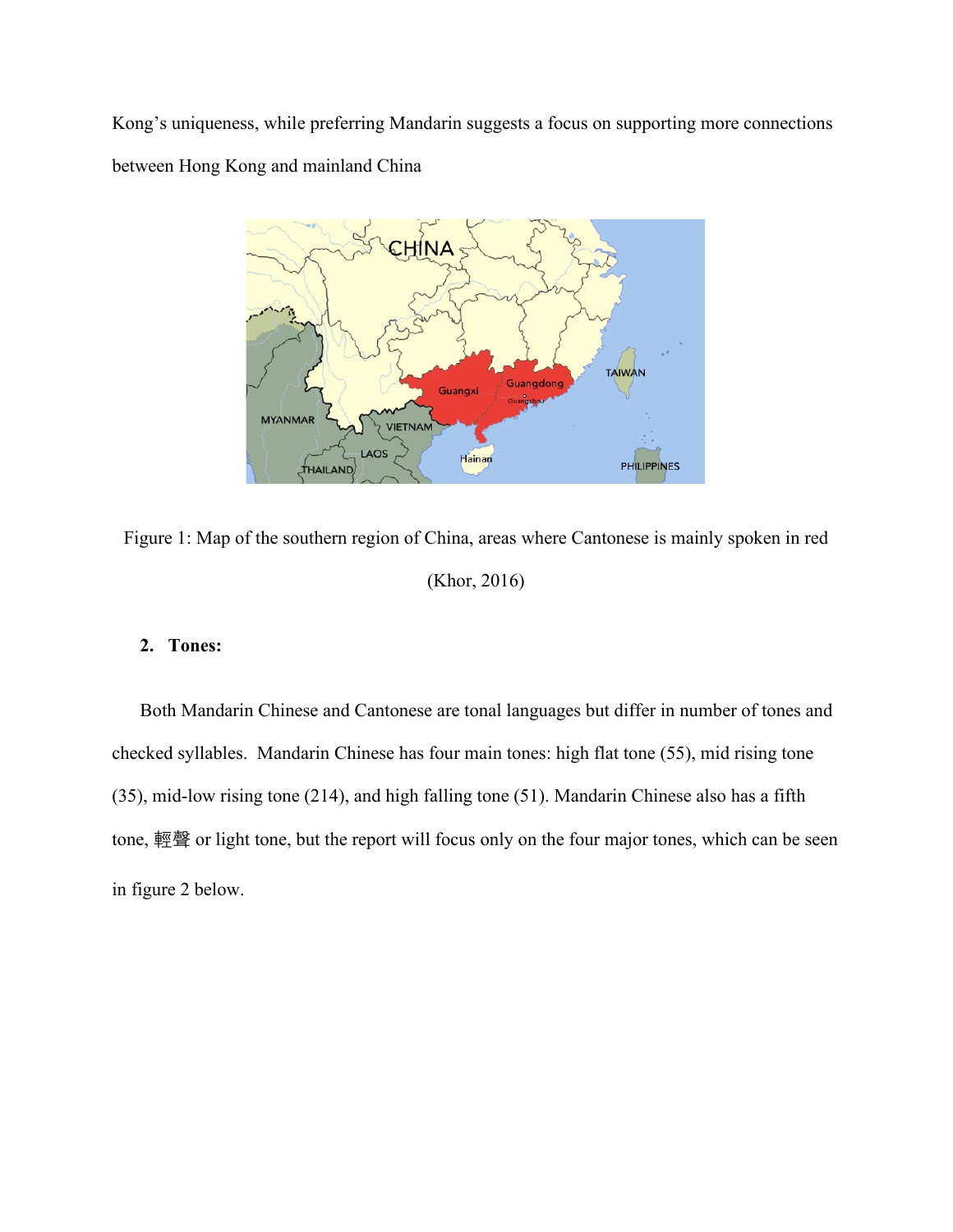

Figure 2: Pitch contours of Mandarin tones (Zhang)

According to Hanyu Fangyan Zihui, Cantonese tones can be split in to nine distinct tones based on the traditional organization:

| Modern term:   | Traditional term: | Tone levels: | Tone register level:              |
|----------------|-------------------|--------------|-----------------------------------|
|                | 阴平                | 53 and 55    | high level, high<br>falling       |
| $\overline{2}$ | 阴上                | 35           | Mid rising                        |
| $\overline{3}$ | 阴去                | 33           | Mid level                         |
| $\overline{4}$ | 阳平                | 21           | Low falling, very low<br>level    |
| 5              | 阳上                | 23           | Low rising                        |
| 6              | 阳去                | 22           | Low level                         |
| 7(1)           | 上阴入               | 5            | High level, checked<br>syllable   |
| 8(3)           | 下阴入               | 33           | Medium level,<br>checked syllable |
| 9(6)           | 阳入                | 22 and 2     | Low level, checked<br>syllable    |

Table 1: traditional organization of Cantonese tones

However, tones 7-9 are actually checked versions of other tones, as they have the same tonal levels as the non-checked version, for example tone 7 has the same tonal levels as tone 1, but is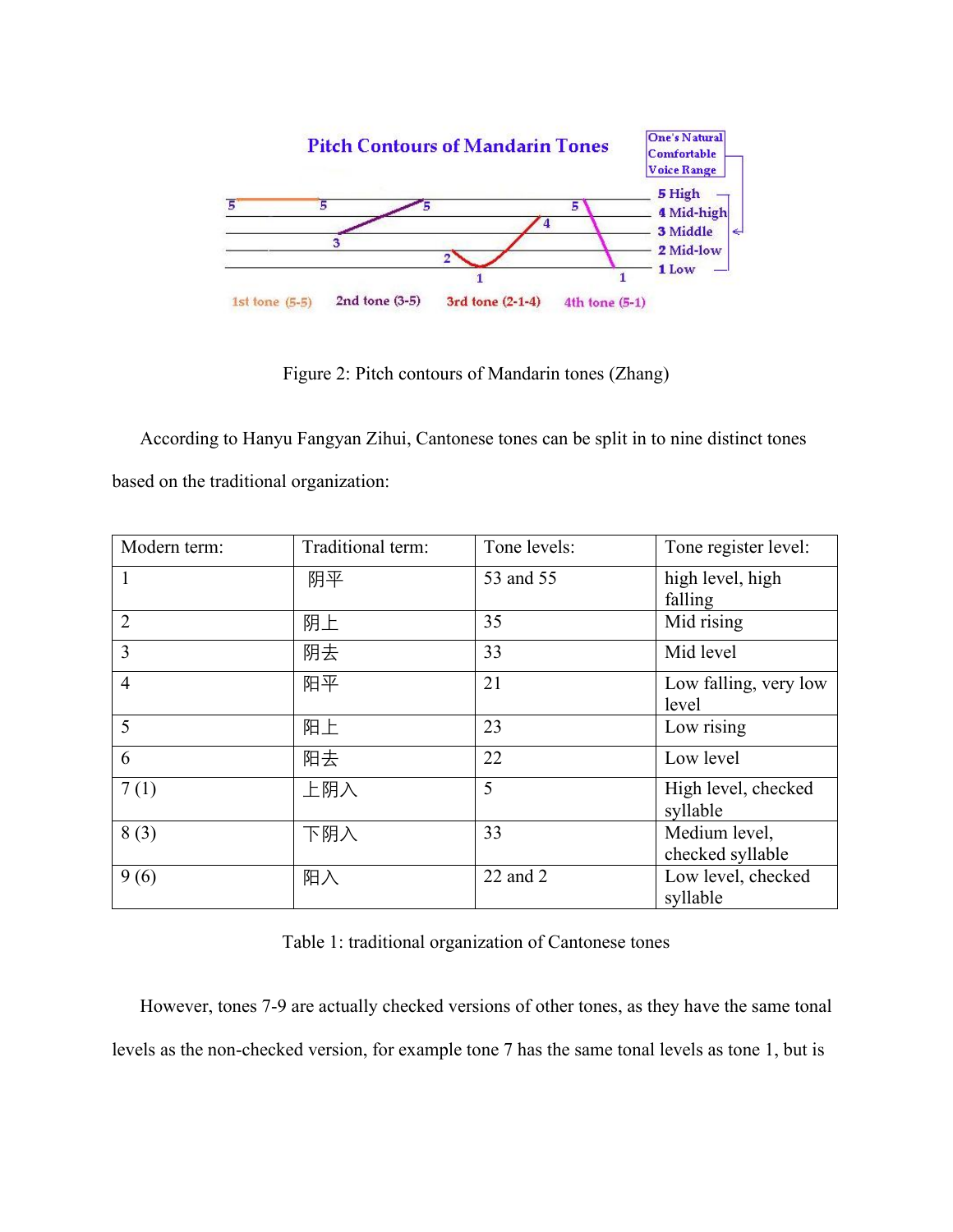checked. In modern linguistics, these tones are organized into six distinct phonemic tones (Bauer & Benedict, 1997), which can be seen in figure 3. The equivalent tone is in parenthesis.



Figure 3: Pitch contours of Cantonese tones (Leung & Lam, 2008)

# **3. Method**

# **3.1. Informant**

The informant is an associate instructor for Chinese classes at IU. She is a 25 year-old female graduate student from Hong Kong. Her first language (L1) is Cantonese, L2 is English (started learning at 3 years old), and L3 is Mandarin Chinese (started learning at 6 years old). During her time at IU, she has said that her Chinese has gotten worse due to the English environment and mentioned that she must purposefully find times to practice Chinese to keep up her fluency. Her parents and other older family members cannot speak Mandarin, while people in her generation can speak both Mandarin and Cantonese, so the environment has a large impact on which language she uses. Generally speaking, she uses Cantonese with other Hongkongers for conversations, but she switches to Mandarin when in a more professional work environment.

#### **3.2. Word list**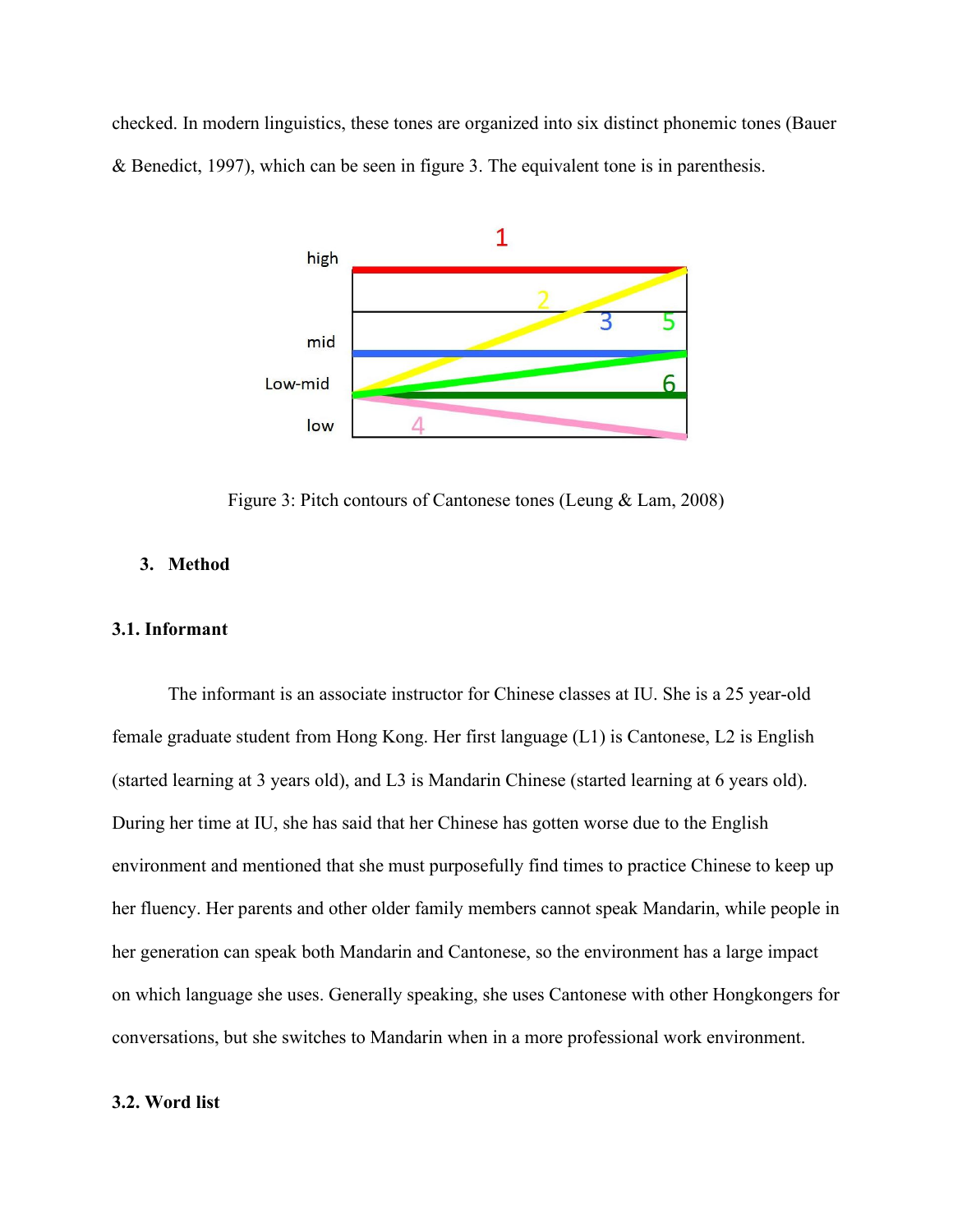The following word lists were created using Hanyu Fangyan Zihui and the Cantonese dictionary in Pleco. Once they were gathered, the words were confirmed with the informant to correctly represent and cover the target tones in Cantonese.

Mandarin Chinese word list:

上衣、遷移、可以、容易

老師、準時、出使、就是

Cantonese Word List:

牙医、桌椅、同意、质疑、可以、正义、收益、一百、翻譯 古诗、歷史、考試、準時、城市、不是,正式、抵錫、飲食

## **3.3. Recording**

Due to the medical situation, I was unable to record the production in person. Instead, I sent the word list to the informant and asked her record it. She used her phone to record it in her apartment and sent the audio files through Signal once she was finished.

## **3.4. Analysis (Praat)**

Once the recordings were completed, they were loaded into Praat for analysis. Each target tone bearing syllable was located in the recording, after which the F0 frequencies from the tone bearing vowel were recorded and copied into excel. Once in excel, the F0 frequency values were organized based on tones and word, then plotted in a scatterplot.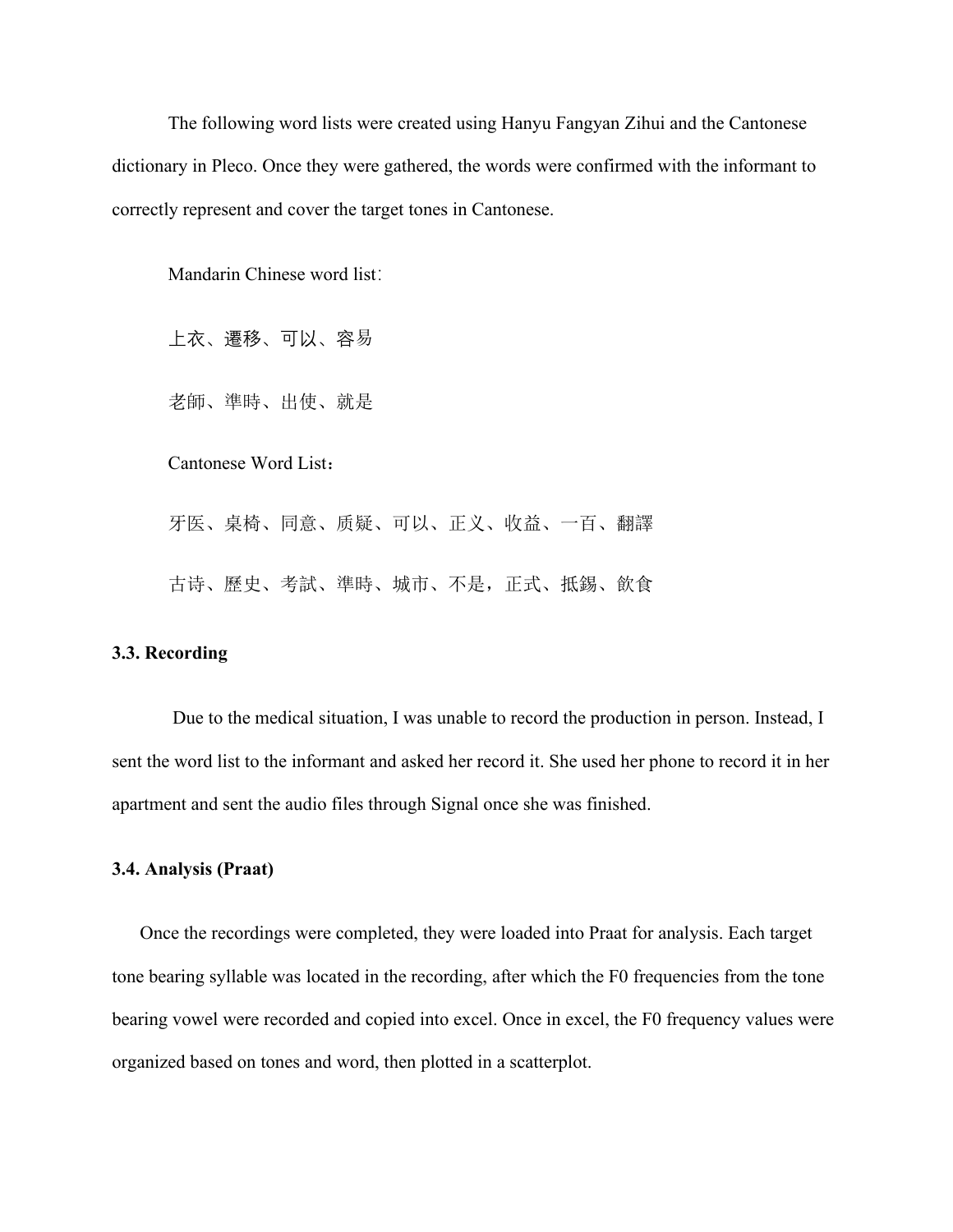#### **4. Results**

#### **4.1. Mandarin tones**





In figures 4 and 5, the standard Chinese tones differ slightly due to coarticulation effects and errors in pitch tracking in praat. The coarticulation effects are particularly prominent in tones 3 and 4, mainly tone sandhi and tonal reduplication. For "kěyǐ", the 3-3 tone pattern changes to 2-3 through tone sandhi, which leads the "yǐ" to start higher than normal due to the raised ending point of the second tone. For "chū shǐ", there is very little coarticulation, so the third tone is realized only as a low tone. "Róngyì" has a similar environment to that of "kěyǐ", mainly that the second tone raises the starting point of the following tone. Lastly, "jiùshì" has two fourth tones in a row, so instead of producing two fully-realized fourth tones, the second tone starts lower than it normally would.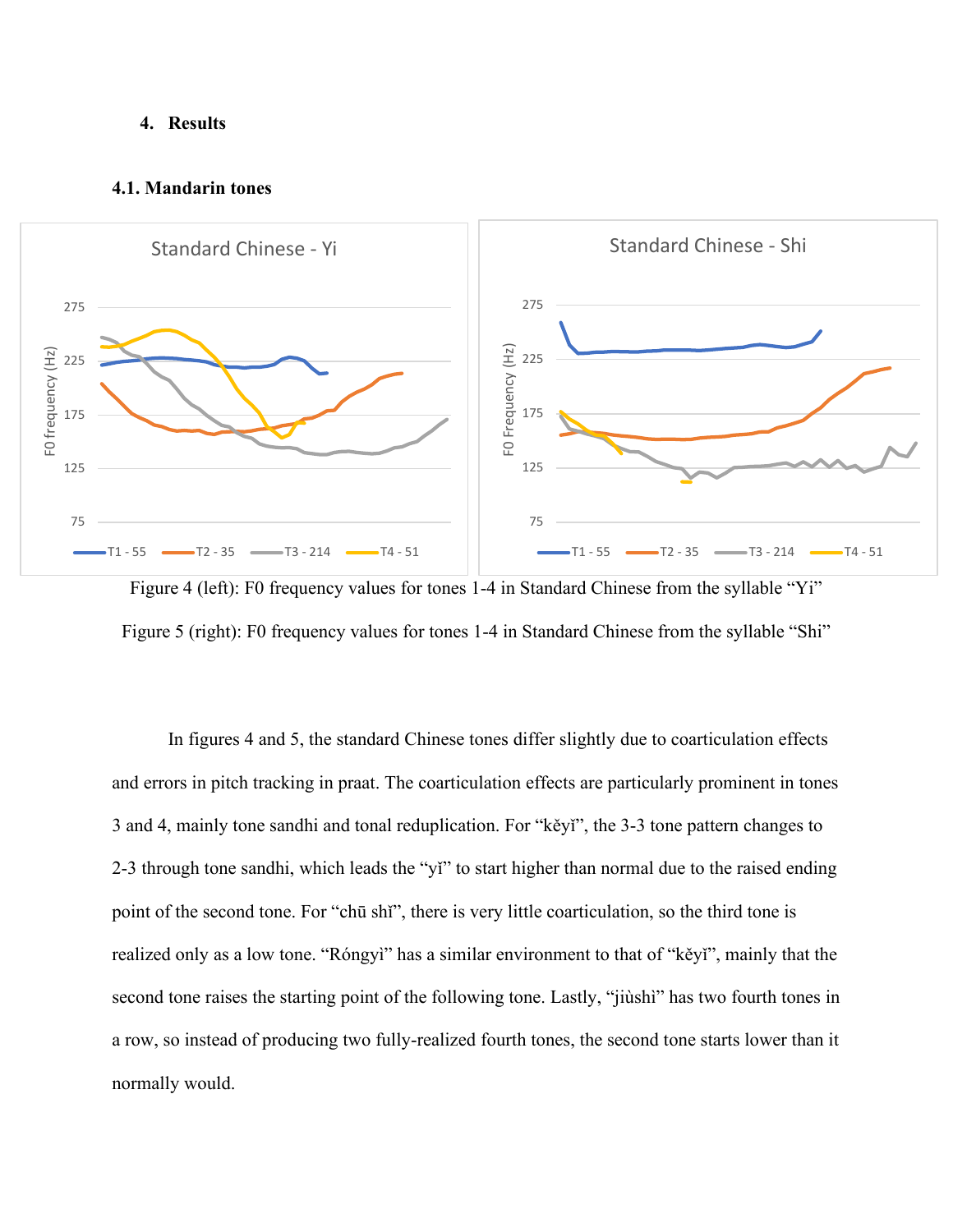# **4.2. Tones in Cantonese**



Figure 6: F0 frequency values for tones 1-9 in Cantonese from the syllable "Yi"



Figure 7 (left): F0 frequency values for unchecked tones 1-6 in Cantonese from the syllable "Yi"

Figure 8 (right): F0 frequency values for checked tones 7-9 in Cantonese from the syllable "Yi"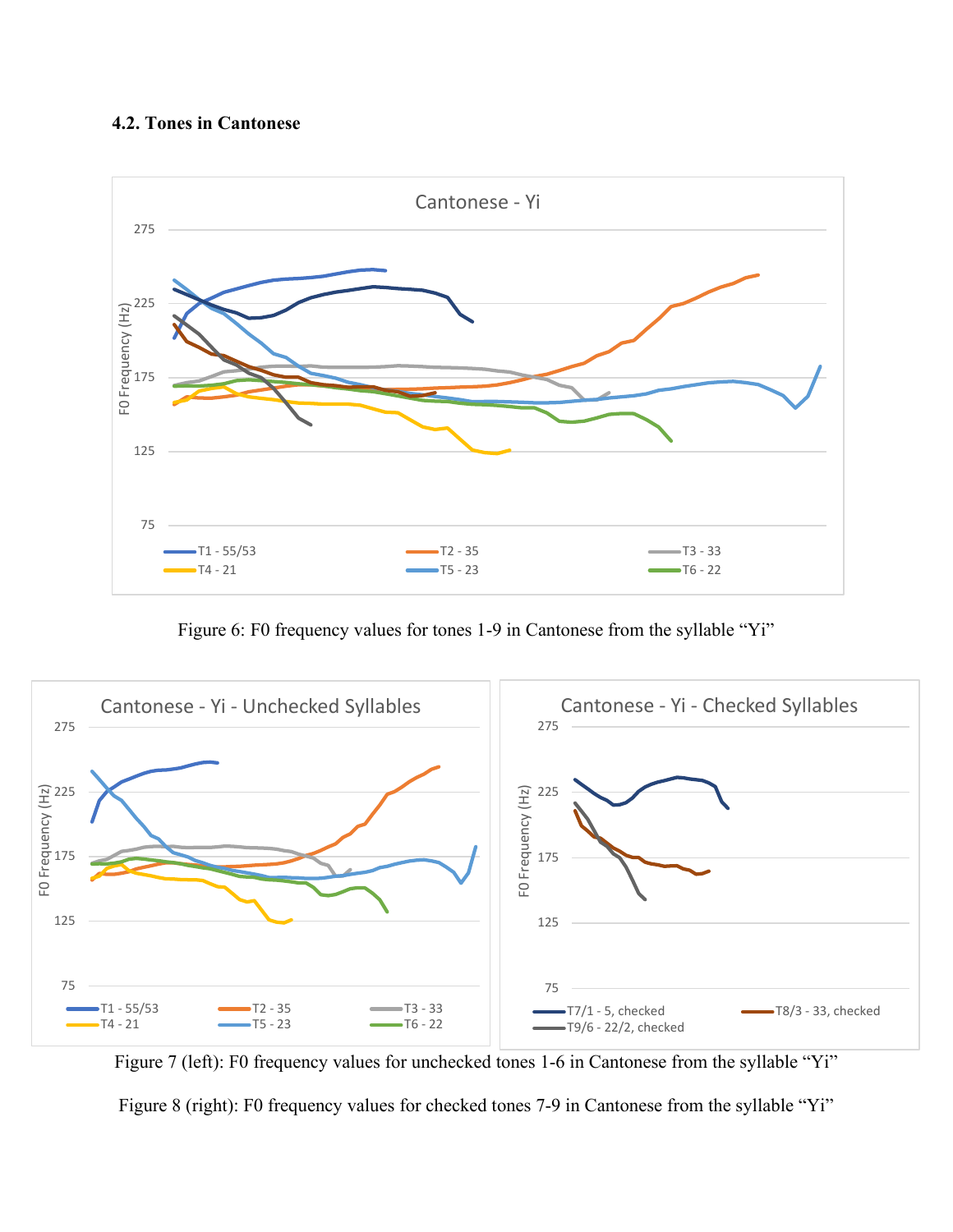

Figure 9: F0 frequency values for tones 1-9 in Cantonese from the syllable "Shi"



Figure 10: F0 frequency values for unchecked tones 1-6 in Cantonese from the syllable "Shi"

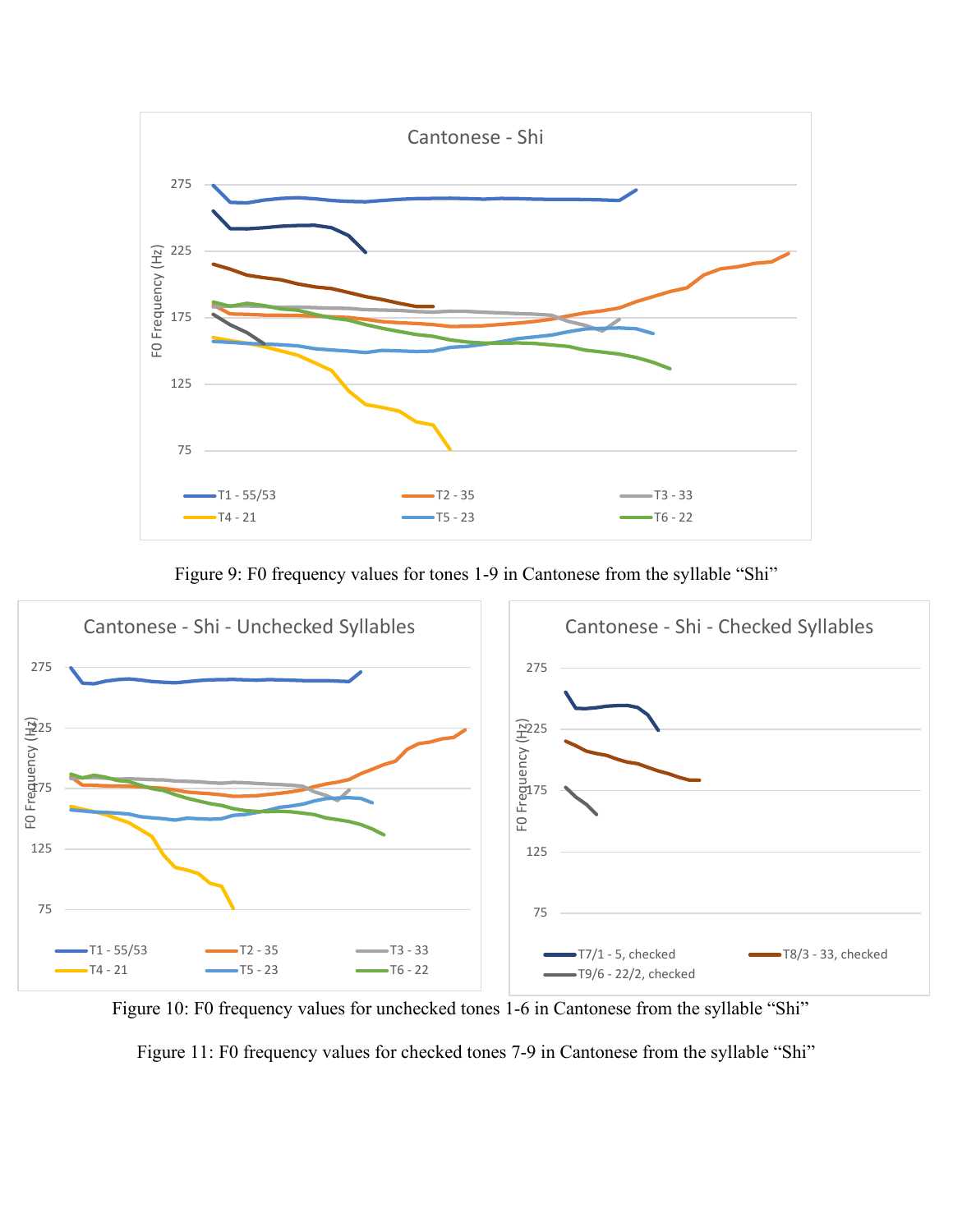Similar to the Mandarin tones, the Cantonese tones differ in figures 6 and 9, also from coarticulation effects and pitch tracking errors in praat.

## **4.3. Comparison**

As seen in charts 1 and 2, there are 4 tones in Standard Chinese: T1 is a high, flat tone that has a F0 frequency of 225 Hz, T2 is a mid-high, rising tone that starts with an F0 of 160 Hz and rises to 225 Hz (though some have a dip at the beginning, dropping from 200 Hz to 160 Hz), T3 is a low, flat tone that stays around the frequency range of 150-175 Hz (though some also have a dip at the beginning, dropping from 250 Hz to 150 Hz), and T4 is a high, falling tone that starts at around 225 Hz and drops to 150 Hz.

In charts 3 and 4, it can be seen that there are 9 tones (6 unchecked, 3 checked) in Cantonese: T1 is a high, flat tone (55) that has a F0 frequency of 250 Hz, T2 mid-high, rising tone (35) with a frequency range of 175 Hz to 225 Hz, T3 is a mid, flat tone (33) occurring at 175 Hz, T4 is a low, falling tone (21) starting at 150 Hz and dropping to around 100 Hz, T5 is mid, rising tone (23) that starts below 175 Hz and slightly rises, T6 is a low, flat tone (22) that has a F0 frequency of 175 Hz. The next three checked tones are traditionally categorized as separate tones, but based on pitch levels, are checked versions of some of the first six tones: T7 is a short, high flat tone (5) that has a F0 frequency of around 225 Hz (checked version of T1), T8 is a short, mid flat tone (33) that has a F0 frequency of around 190 Hz (checked version of T3, though the recorded F0 frequencies are slightly above T3), and T9 is a short, low flat tone (22/2) with a F0 of around 160 Hz (checked version of T6).

#### **5. Discussion**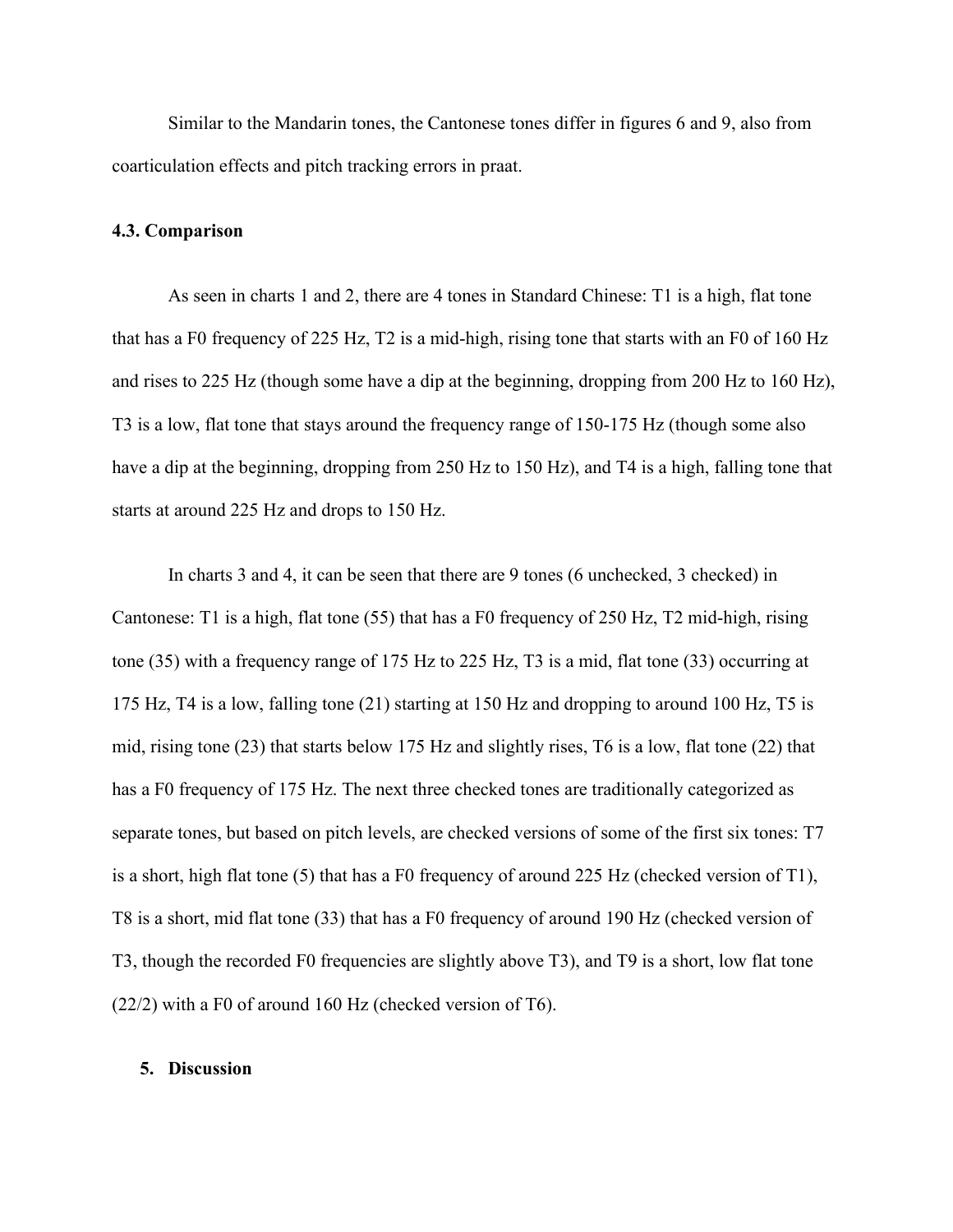Based on the results, Cantonese has nine tones based on traditional organization: a high flat tone (55), mid rising tone (35), mid flat tone (33), low falling tone (21), low rising tone (23), low flat tone (22), checked high flat tone (5), checked mid flat tone (33), and a checked low flat tone (22/2). This matches the organization found in Hanyu Fangyan Zihui, which follows the original Chinese phonology theories more closely. However, there are two points of intrigue that appear when looking at Cantonese, both come from checked syllables. First, based on pitch range and overall contour, there appear to be six distinct pitch levels for tones, as the checked syllables phonetically similar, yet shorter, versions of the non-checked sounds (Bauer & Benedict, 1997). There are still differences in productions for this speaker, so more utterances in a wider variety of context from different speakers would be needed to further clarify this point. Secondly, the informant suggested that tones 7 and 8 appear to be in complementary distribution; tone 7 (5) occurs with high vowels, while tone 8 (33) occurs with low/back vowels. I did not have the required resources or knowledge to explore this, so the complementary distribution of the two tones would be an interesting area for further future studies.

## **References**

Bauer, R. S., Benedict, P. K. (1997). *Modern Cantonese Phonology* (Mouton de Gruyter, Berlin). Chap, 2, 109-276.

Daxue, B. (1964). *Hanyu fangyan zihui*. Beijing: Wenzi gaige chubanshe.